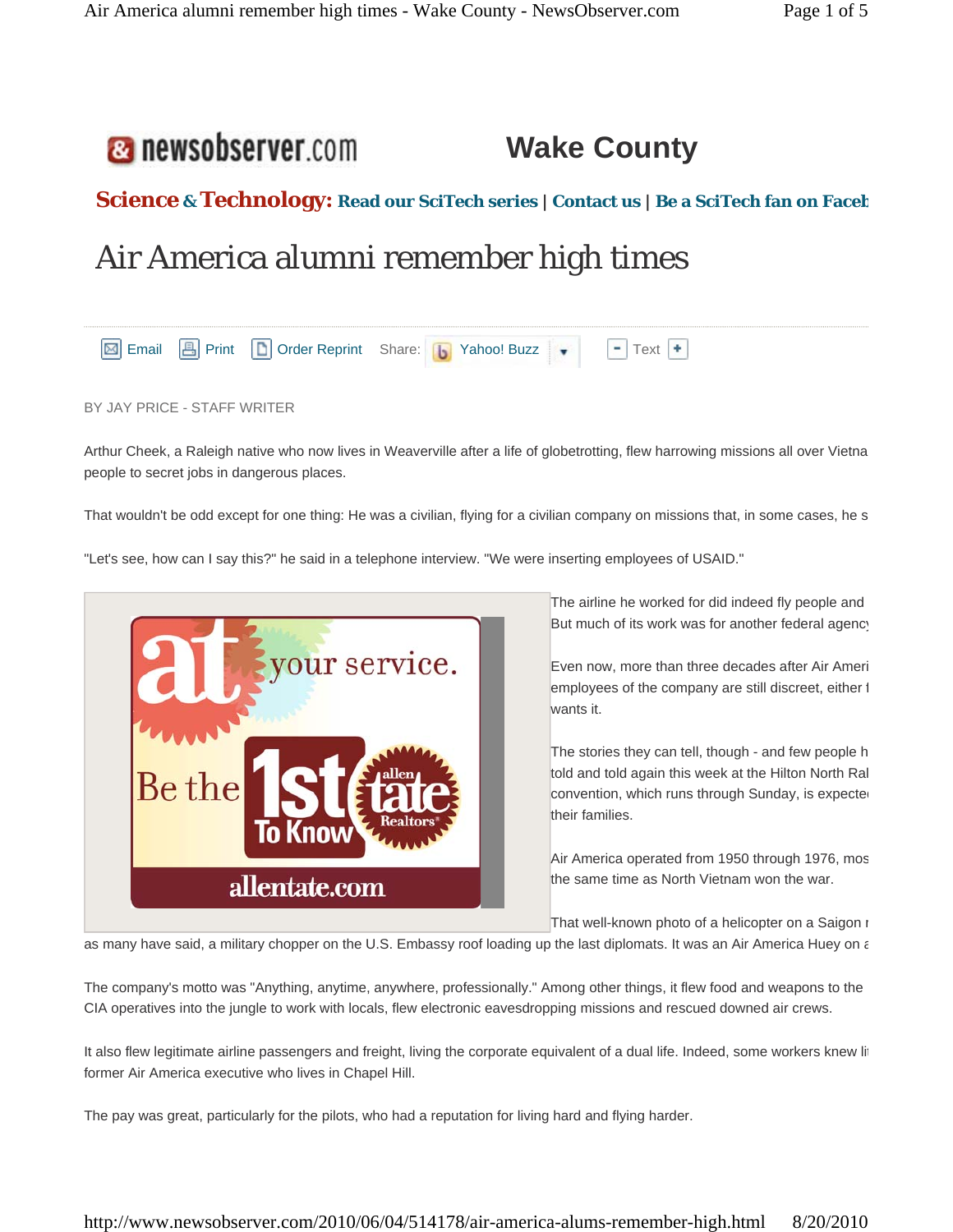"They were living right on the edge, and I don't think too many people saved money up, they just lived to the hilt every day," Me

Still, they were always professional in the cockpit, and sometimes their skill and bravery are forgotten in all the talk of drinking a

"It was probably some of the toughest flying in the world, with minimal or no navigation aids, weather situations, smoke from all shooting at you," he said.

#### **'A normal childhood'**

U.S. troops in Vietnam typically served a one-year tour of duty. Air America, though, was a civilian employer, so many of its wor and lived together and the intensity of the job forged bonds that have held the association together.

"People were together for long periods, and in a situation no one else could really understand," Melton said. "Some flew upcoun flight there was a chance they wouldn't come back."

Many brought their families over from the United States, or married locals.

There were so many families at Air America's Asian headquarters at Udon Thani, Thailand, that there was a K-12 school for all whose stepfather, Jack Porter, was a mechanic who kept the aircraft flying and patched up all those bullet holes.

Her family lived in Thailand about six years, leaving when she was 14.

"It was a normal childhood, in my mind," she said. "I was the kid floating around in the monsoon on a raft made of styrofoam bo watch the F4's, and being in awe of that blast of wind rushing past me."

Porter said that as a child, she didn't know about Air America's ties with the CIA, but it was clear that it had something to do with

"There was all this security to get on the base, and the car traffic on the base would stop when a shot-up plane was coming in t

Much of the event this week is private, but if you happen to stumble into the bar at the Hilton, you might hear some of the storie moving the conference around the country and making it easier for new people to come often brings in fresh perspectives, Port

The tales that the Air America employees will swap aren't all romantic derring-do and a few whiskeys too many at the Purple  $P($ 230 pilots and crew members were killed, and many of the tales have harsh endings.

Cheek tells one about the day he and his crew were sent to find the crew of a downed transport plane in Vietnam's Mekong De into a hover a few feet above it, trying to see the crew.

They had been alive minutes earlier, talking on the radio. But U.S. ground forces trying to reach them had been driven away by could figure out whether the Viet Cong had beat him to the wreck.

Suddenly he got his answer: a dark object soared up and bounced off his windshield. It was a hand grenade.

He got on the radio and talked the pilots of three F-100 jets that were passing nearby after a bombing mission into making seve he set his helicopter down.

There were still Viet Cong around the wrecked plane, and there was some shooting, he said without offering details.